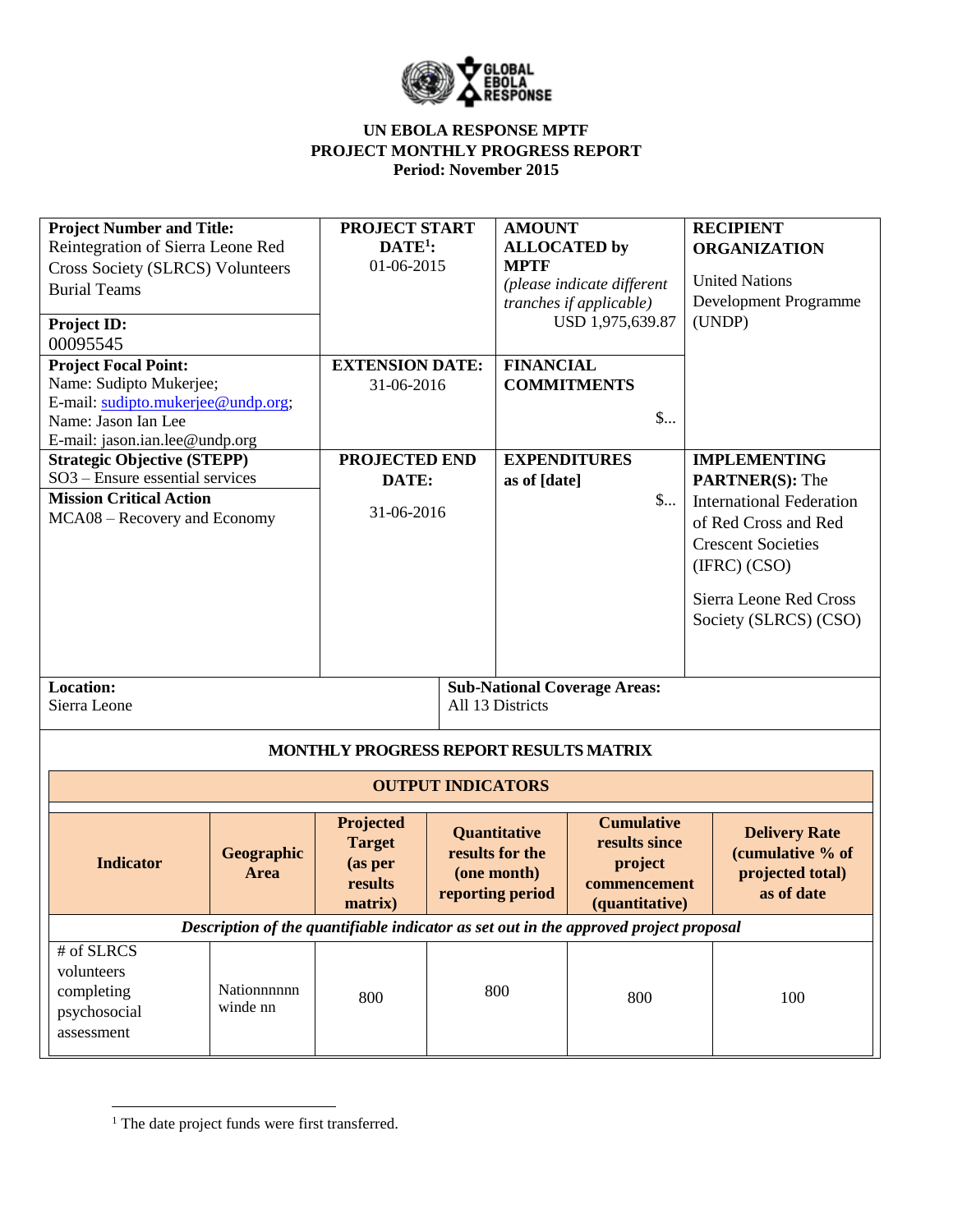

| # Red Cross Staff<br>trained in<br><b>Community Based</b><br>Psychosocial Support<br>(CBPSS)                                                    |             | 28          | $\boldsymbol{0}$ | $\boldsymbol{0}$ | $\boldsymbol{0}$ |
|-------------------------------------------------------------------------------------------------------------------------------------------------|-------------|-------------|------------------|------------------|------------------|
| # of SLRCS<br>volunteers trained in<br><b>Psychological First</b><br>Aid                                                                        |             | 800         | $\boldsymbol{0}$ | $\boldsymbol{0}$ | $\boldsymbol{0}$ |
| # of SLRCS branches<br>with a referral system<br>to specialised mental<br>health services                                                       | Nation wide | 14          | $\boldsymbol{0}$ | $\boldsymbol{0}$ | $\boldsymbol{0}$ |
| # of SLRCS<br>volunteers<br>undertaking<br>counseling sessions                                                                                  | Nation wide | 800         | $\boldsymbol{0}$ | $\boldsymbol{0}$ | $\boldsymbol{0}$ |
| # of SLRCS<br>volunteers referred to<br>specialized care and<br>treatment and<br>receiving ongoing<br>support                                   | Nation wide | 200         | $\boldsymbol{0}$ | $\boldsymbol{0}$ | $\boldsymbol{0}$ |
| 2) Assessment<br># of SLRCS<br>volunteers<br>completing<br>skills/educational/inte<br>rest assessment                                           | Nation wide | 800         | 800              | 800              | 100%             |
| (3) Livelihood<br># of SLRCS<br>volunteers receiving<br>career skill<br>development training                                                    | Nation wide | 200         | $\boldsymbol{0}$ | $\boldsymbol{0}$ | $\boldsymbol{0}$ |
| Proportion of SLRCS<br>volunteers streamed<br>through the career<br>skill development<br>training that<br>successfully complete<br>the training | Nation wide | 75 per cent | $\boldsymbol{0}$ | $\boldsymbol{0}$ | $\boldsymbol{0}$ |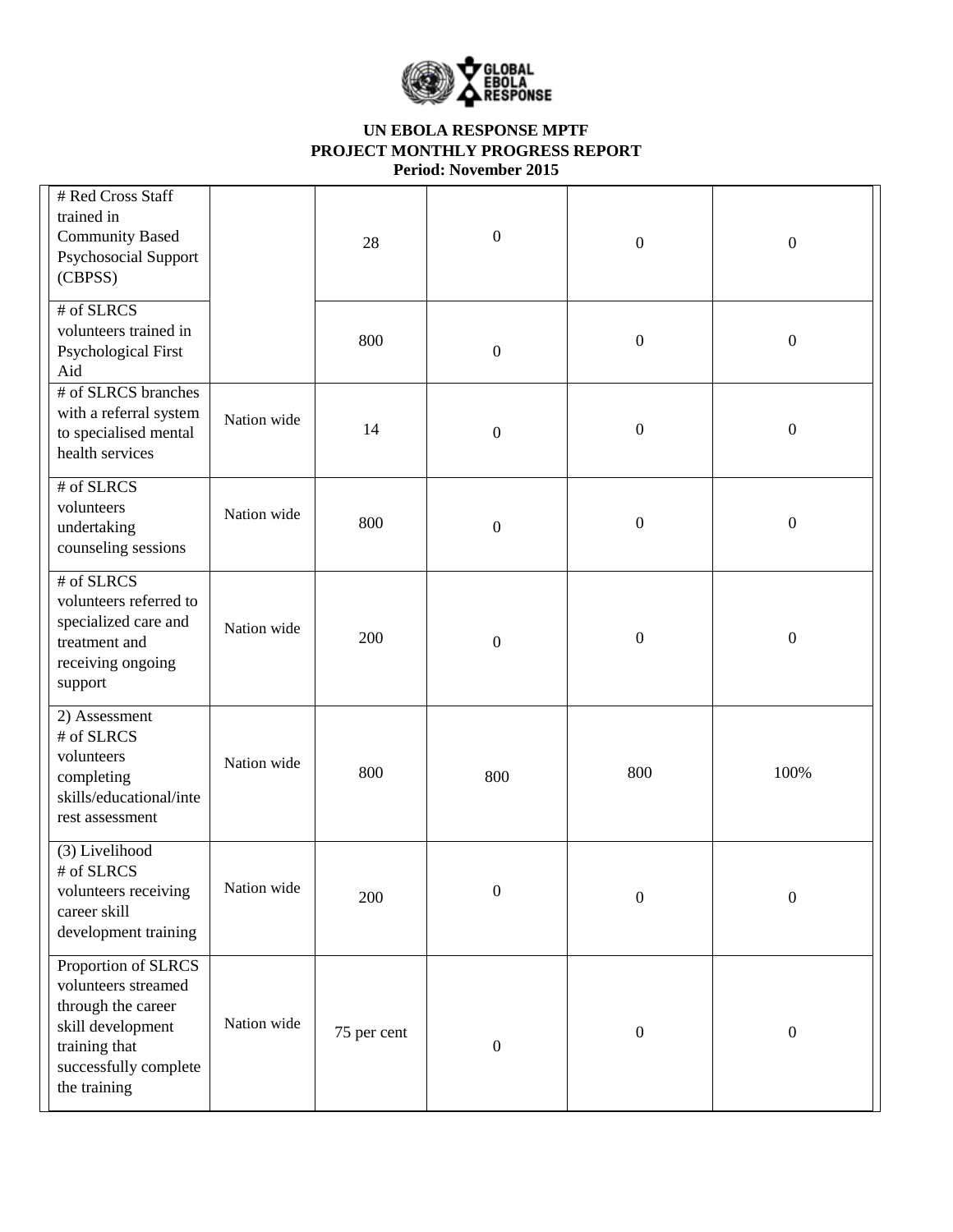

| # of SLRCS<br>volunteers receiving<br>vocational training                                                                                 | Nation wide | 200                                                            | $\boldsymbol{0}$ | $\boldsymbol{0}$ | $\boldsymbol{0}$ |
|-------------------------------------------------------------------------------------------------------------------------------------------|-------------|----------------------------------------------------------------|------------------|------------------|------------------|
| Proportion of SLRCS<br>volunteers streamed<br>through the<br>vocational training<br>that successfully<br>complete the training            | Nation wide | 75%                                                            | $\boldsymbol{0}$ | $\boldsymbol{0}$ | $\boldsymbol{0}$ |
| # of SLRCS<br>volunteers receiving<br>business development<br>training                                                                    | Nation wide | 200                                                            | $\boldsymbol{0}$ | $\boldsymbol{0}$ | $\boldsymbol{0}$ |
| Proportion of SLRCS<br>volunteers streamed<br>through the business<br>development training<br>that successfully<br>complete the training  | Nation wide | 75%                                                            | $\boldsymbol{0}$ | $\boldsymbol{0}$ | $\boldsymbol{0}$ |
| Market assessment<br>and analysis<br>emergent<br>industries/livelihood<br>areas                                                           | Nation wide | 800 (through<br><b>IFRC/SLRCS</b><br>initially,<br>entire ERW) | $\boldsymbol{0}$ | $\boldsymbol{0}$ | $\boldsymbol{0}$ |
| # of SLRCS<br>volunteers returning<br>back to tertiary<br>studies                                                                         | Nation wide | $200$ (tbd<br>pending<br>assessment                            | $\boldsymbol{0}$ | $\boldsymbol{0}$ | $\boldsymbol{0}$ |
| (4) Financial<br>inclusion<br># of SLRC volunteers<br>receiving planning<br>and advisory services                                         | Nation wide | 200 (tbd<br>pending<br>assessment)                             | $\boldsymbol{0}$ | $\boldsymbol{0}$ | $\boldsymbol{0}$ |
| # of SLRC volunteers<br>receiving financial<br>management advice<br>linked to UNDP's<br>small and medium<br>enterprise<br>development and | Nation wide | 200 (tbd<br>pending<br>assessment)                             | $\boldsymbol{0}$ | $\boldsymbol{0}$ | $\mathbf{0}$     |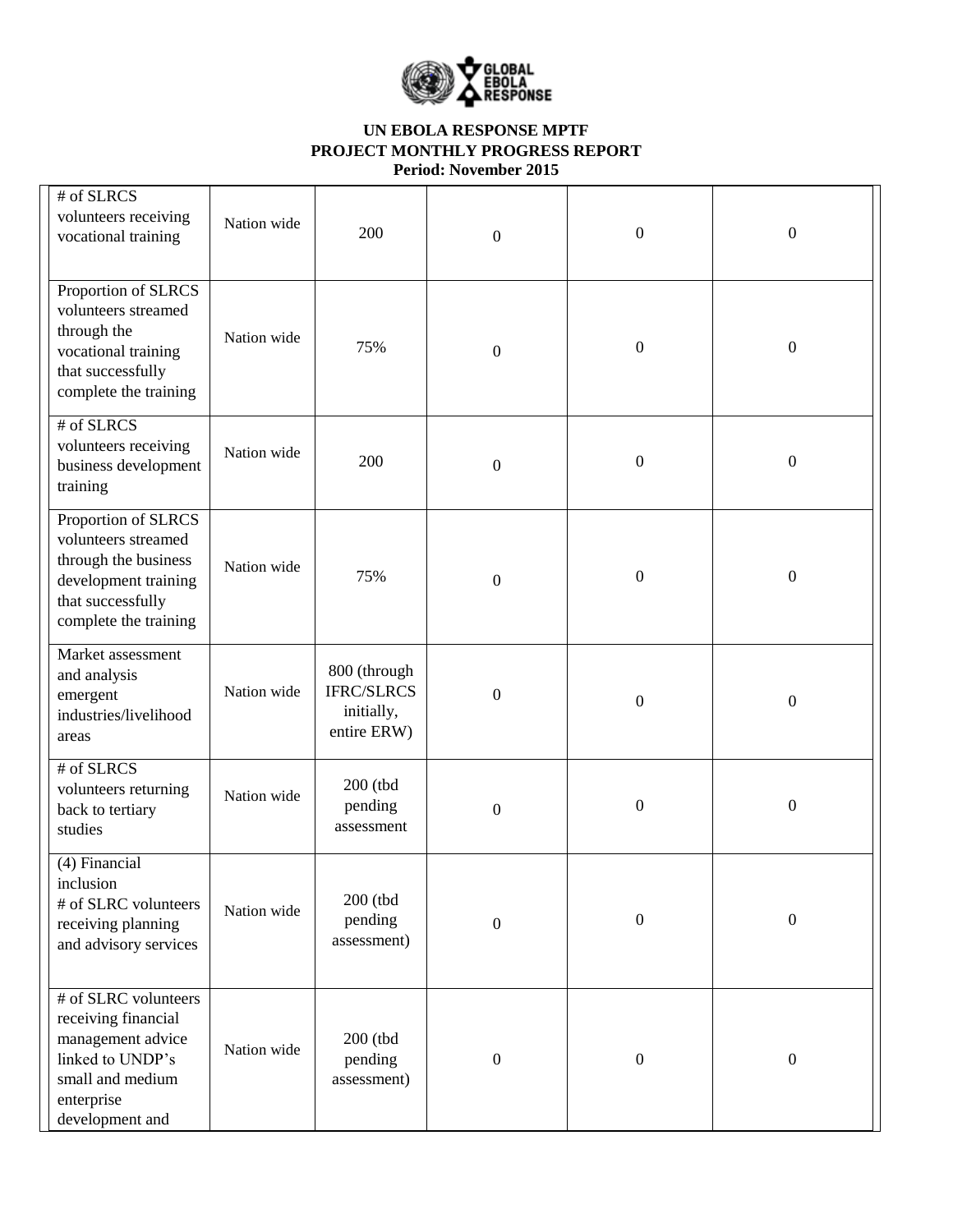

| recovery programmes                                                                                                                                                 |                             |     |                                                                  |                  |                  |
|---------------------------------------------------------------------------------------------------------------------------------------------------------------------|-----------------------------|-----|------------------------------------------------------------------|------------------|------------------|
| # of SLRCS<br>volunteers receiving<br>training on financial<br>inclusion and access<br>to financial services<br>such as savings,<br>credits, insurance etc.         | Nation wide                 | 800 | $\boldsymbol{0}$                                                 | $\boldsymbol{0}$ | $\boldsymbol{0}$ |
|                                                                                                                                                                     |                             |     | <b>EFFECT INDICATORS</b> (if available for the reporting period) |                  |                  |
| Proportion of SLRCS<br>volunteers with signs<br>of stress and/or trauma<br>related symptoms<br>reporting an ablation<br>of said symptoms after<br>treatment         | Nationwide-<br>13 districts | 50% | $\boldsymbol{0}$                                                 | $\boldsymbol{0}$ | $\boldsymbol{0}$ |
| Proportion of SLRCS<br>volunteers that require<br>ongoing care for<br>trauma and/or stress<br>associated symptoms<br>still receiving<br>treatment                   | Nationwide-<br>13 districts | 50% | $\boldsymbol{0}$                                                 | $\boldsymbol{0}$ | $\boldsymbol{0}$ |
| Proportion of SLRCS<br>volunteers that were<br>referred to specialized<br>mental health care that<br>complete the treatment<br>and management of<br>their condition | Nationwide-<br>13 districts | 50% | $\boldsymbol{0}$                                                 | $\boldsymbol{0}$ | $\boldsymbol{0}$ |
| Proportion of SLRCS<br>volunteers in the skill<br>development stream<br>successfully joining<br>the workforce                                                       | Nationwide-<br>13 districts | 50% | $\boldsymbol{0}$                                                 | $\boldsymbol{0}$ | $\boldsymbol{0}$ |
| Proportion of SLRCS<br>volunteers in the<br>vocational<br>development stream<br>gaining a vocational<br>skill                                                       | Nationwide-<br>13 districts | 50% | $\boldsymbol{0}$                                                 | $\boldsymbol{0}$ | $\boldsymbol{0}$ |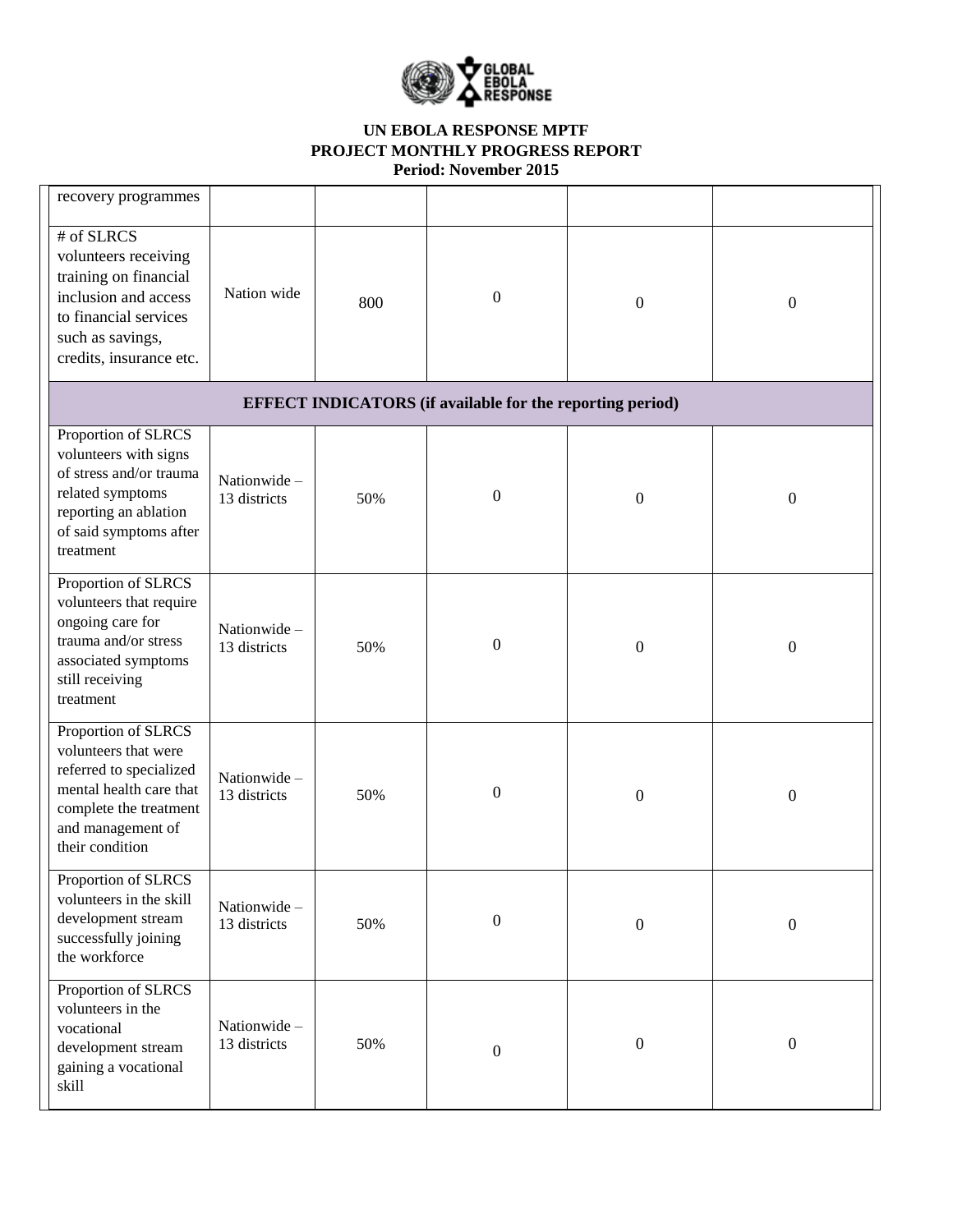

| Proportion of SLRCS<br>volunteers in the<br>vocational<br>development stream<br>gaining a vocational<br>skill                                                                                       | Nationwide-<br>13 districts | 50%                                       | $\boldsymbol{0}$ | $\boldsymbol{0}$ | $\boldsymbol{0}$ |
|-----------------------------------------------------------------------------------------------------------------------------------------------------------------------------------------------------|-----------------------------|-------------------------------------------|------------------|------------------|------------------|
| Proportion of SLRCS<br>volunteers in the<br>business development<br>stream having<br>established small or<br>medium enterprises                                                                     | Nationwide-<br>13 districts | 50%                                       | $\boldsymbol{0}$ | $\boldsymbol{0}$ | $\boldsymbol{0}$ |
| Proportion of SLRCS<br>volunteers that resume<br>their studies<br>successfully complete<br>their education<br>Proportion of SLRCS<br>volunteers able to<br>access financial<br>services and savings | Nationwide-<br>13 districts | 50%                                       | $\boldsymbol{0}$ | $\boldsymbol{0}$ | $\boldsymbol{0}$ |
| Proportion of SLRCS<br>volunteers able to<br>access loan/micro-<br>credit facilities                                                                                                                | Nationwide-<br>13 districts | 20%                                       | $\boldsymbol{0}$ | $\boldsymbol{0}$ | $\boldsymbol{0}$ |
| Proportion of the<br>wider ERW that are<br>able to access future<br>reintegration and<br>reskilling programmes                                                                                      | Nationwide-<br>13 districts | 50 percent of<br>the entire<br><b>ERW</b> | $\boldsymbol{0}$ | $\boldsymbol{0}$ | $\boldsymbol{0}$ |

### **NARRATIVE**

**Situation Update** (*please describe critical changes, if any, in the situation that affect the project (1-2 paragraphs*))

On advice from WHO the Ebola outbreak in Sierra Leone was declared over on 7 November. There is an increased emphasis now being placed on enhanced surveillance continued which is scheduled to be in place until 5 February 2016. The key actor in the response against the virus, the National Ebola Response Centre (NERC), will be wound down at the end of the year and will hand over its functions to the Office of National Security and the Ministry of Health and Sanitation (MoHS). Safe and Dignified Burials (SDB) are no longer mandatory within the transition plan with a much reduced number of teams on stand-by to deal with suspicious deaths as set out in a new case definition. As a result Red Cross and other agencies including the Ministry of Health & Sanitation have dramatically reduced the number of SDB teams from 143 to 28. None of the remaining teams are managed by the Red Cross.

An inter-agency group of which the Red Cross is an active member, held a series of meetings in November to develop a Rapid Response Plan (RRP). The group defined the roles and responsibilities of organizations for each key functional area, mapped out the available resources and identified existing gaps. The plan, which was finalized in late-November, emphasizes the capacity in the country to respond immediately to a new flare and urges the responsible organizations to maintain agreed response capacities